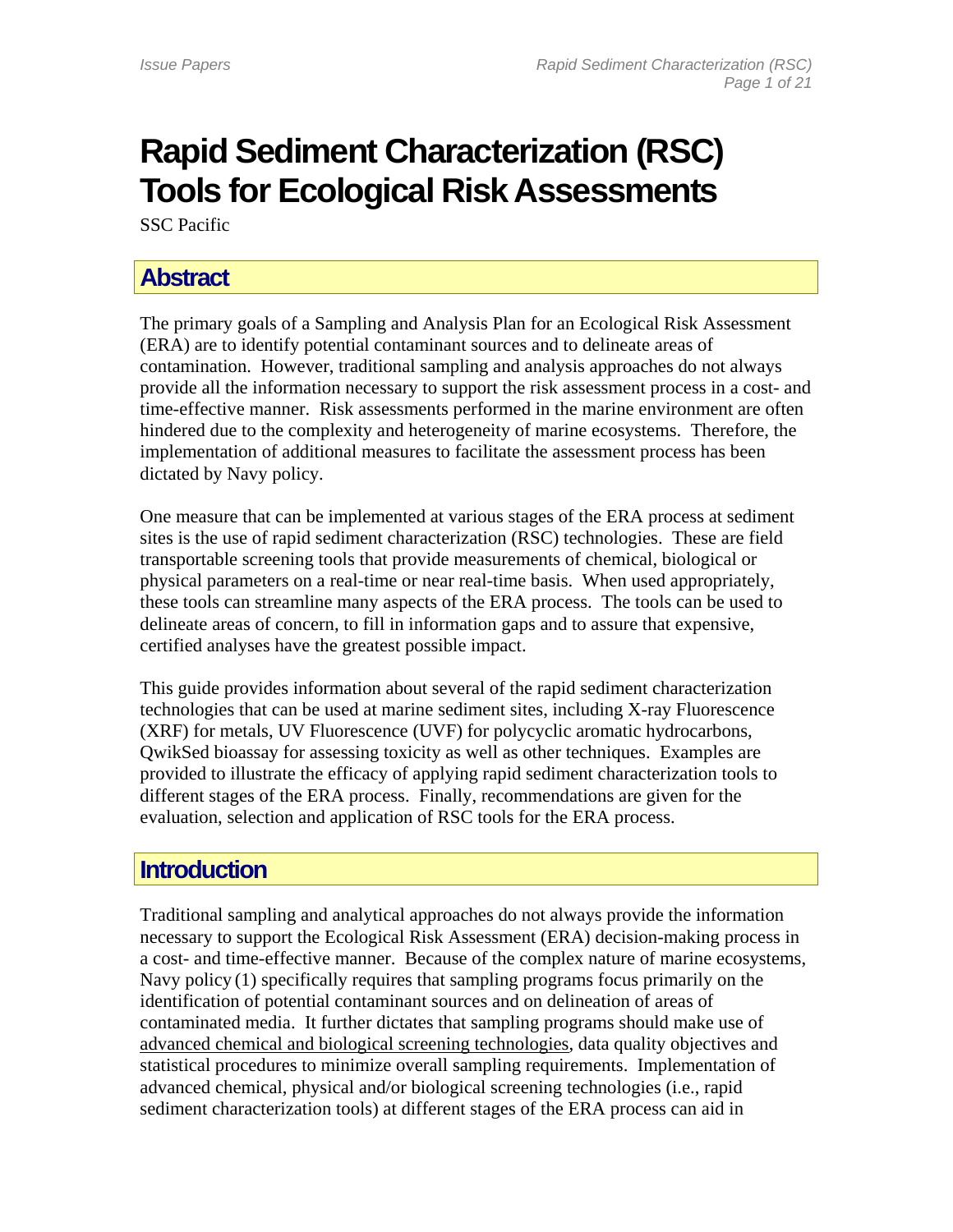focusing sampling requirements and ultimately facilitate reaching final decisions in a cost- and time-effective manner.

Ecological Risk Assessment evaluates the likelihood that exposure to one or more stressors (i.e., contaminants) will result in adverse ecological effects (2). The purpose of the assessment is to provide information relevant to the remedial or no further action decision-making process. Navy policy (1) states, "Ecological Risk Assessments conducted for the Navy (should) be scientifically based, defensible, and done in a manner that is cost effective and protective of human health and the environment". Collection of data necessary to support decisions at Navy marine sites in a cost-effective manner is often hindered by the complexity and heterogeneity of marine ecosystems. Detailed site investigations require extensive sampling and subsequent laboratory analyses for both metal and organic contaminants. Samples are often collected without any *a priori* knowledge of the nature and extent of contamination. Due to the high cost of laboratory analyses, the number of samples taken is often cost-limited. Thus, zones of contamination can be missed, or, if located, over- or under-estimated. For more detailed spatial information on the extent of contamination, sites of interest must often be sampled and analyzed in an iterative manner. Chemical assays are often combined with additional laboratory analyses; including one or several bioassays to determine whether there are adverse biological effects of these contaminants in various media (e.g., sediment, elutriate, water column). This approach can be prohibitively costly, slow and laborintensive. When used appropriately, RSC tools can streamline many aspects of the ERA process, delineating areas of concern, filling information gaps and assuring that expensive, certified analyses have the highest possible impact.

## **Rapid Sediment Characterization**

Rapid sediment characterization (RSC) can be defined as utilization of near real-time screening techniques to rapidly delineate extent of contamination, physical characteristics and/or biological effects. Rapid sediment characterization tools are field transportable analytical tools that provide measurements of chemical, physical or biological parameters on a real-time or near real-time basis. A wide variety of tools exist which are capable of making these types of measurements. Many technologies have been tested and/or successfully used to characterize different types of environmental media (e.g., soil, sediment, water and air). A compendium of these technologies is listed in "Field Analytical and Site Characterization Technologies, Summary of Applications" (3) and in "Field Analytical Measurement Technologies, Applications, and Selection" (4). The EPA has also compiled an online Field Analytical Technologies Encyclopedia (FATE) that is intended to provide information about technologies that can be used in the field to characterize contaminated soil and ground water, monitor the progress of remedial efforts, and in some cases, for confirmation sampling and analysis for site close out (see additional references/sources for details). Although not all of the technologies currently available are applicable to marine sites, several of them have been tested and demonstrated at Navy marine sediment sites (Table 1). Examples can also be found in standard environmental textbooks such as Gilbert's 1987 "Statistical Methods for Environmental Pollution Monitoring" which provides specific examples of using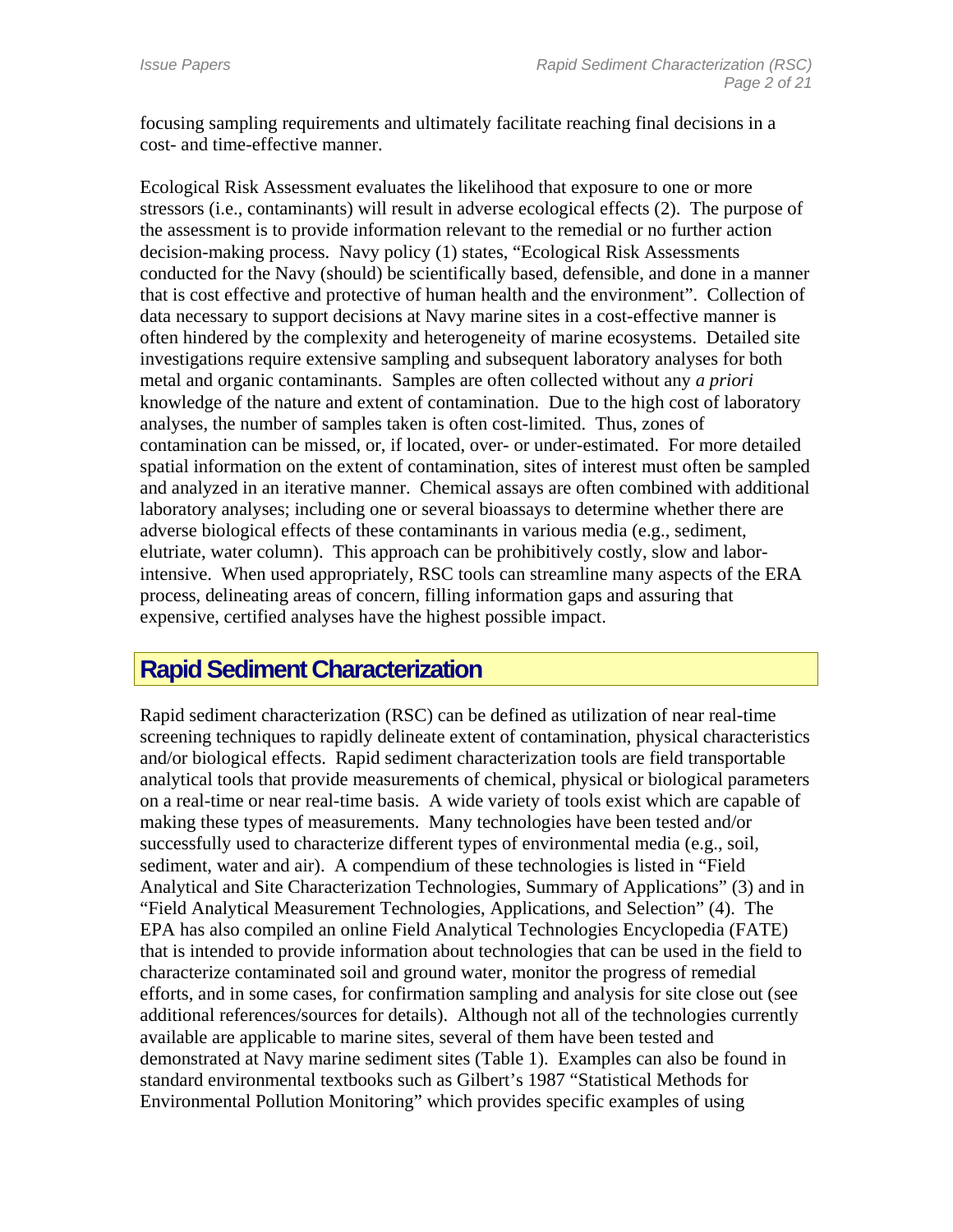screening and laboratory data together to optimize for reduction in cost or data variability (Chapter 9) (5).

| <b>Measurement Type</b> | <b>Analytical Technique</b>      | Analyte(s)               |
|-------------------------|----------------------------------|--------------------------|
| Chemical                | X-ray Fluorescence               | Metals                   |
|                         | Spectrometry (XRF)               |                          |
|                         | <b>UV Fluorescence</b>           | Polycyclic Aromatic      |
|                         | Spectroscopy (UVF)               | Hydrocarbons (PAHs)      |
|                         | Immunoassay                      | <b>PCBs</b>              |
|                         |                                  | Pesticides               |
|                         |                                  | <b>PAHs</b>              |
| Physical                | <b>Laser Particle Scattering</b> | Grain size (% fines)     |
|                         | IR Moisture Analyzer             | Moisture content (%)     |
| <i>Biological</i>       | <b>OwikLite/OwikSed Bioassay</b> | Organic (e.g., PAHs),    |
|                         |                                  | inorganic (e.g., Metals) |

|  |  |  |  |  | Table 1. Examples of rapid sediment characterization tools tested in marine sediments. |  |  |  |  |  |
|--|--|--|--|--|----------------------------------------------------------------------------------------|--|--|--|--|--|
|--|--|--|--|--|----------------------------------------------------------------------------------------|--|--|--|--|--|

In order to determine if RSC tools are appropriate to assess contamination at a given site, several questions should be asked. For example: What are the goals of the investigation? What are the contaminants of concern? Are the contaminants known? What are the action limits? What are the strengths and weaknesses of the analytical methods being considered? Do instrument detection limits meet action limit requirements?

By asking these questions before sampling is started and considering the advantages and disadvantages of different techniques, appropriate decisions can be made on how best to implement a technology or suite of technologies to facilitate the ERA process.

The relative advantages and limitations of rapid sediment characterization methods and standard methods are provided in Table 2. A brief description for each technology listed in Table 1 is provided below. All of the technologies described below are commercially available. Additional references and sources of information regarding RSC technologies are provided at the end of the document.

## **Rapid Sediment Characterization Technologies: General Principles**

## *X-ray Fluorescence Spectrometry (XRF): Metals*

This technique measures the fluorescence spectrum of x-rays emitted when metal atoms are excited by an x-ray source. The energy of emitted x-rays reveal the identity of the metals in the sample and the intensity of emitted x-rays is related to their concentrations (6, 7). Rapid, multi-element analysis can be performed by XRF. An XRF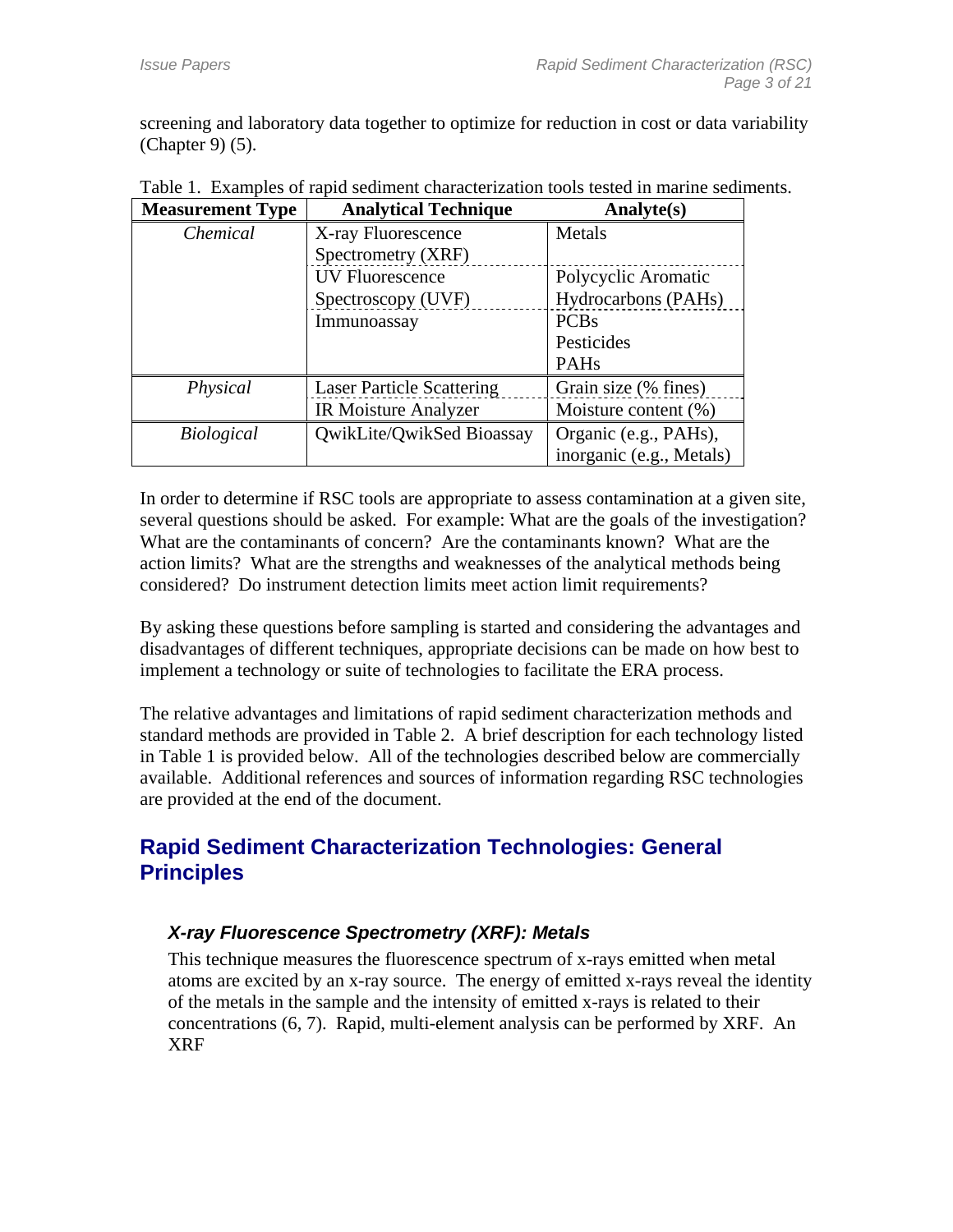| <b>Rapid Sediment Characterization</b> |                                     |                 | <b>Standard Laboratory Analysis</b> |
|----------------------------------------|-------------------------------------|-----------------|-------------------------------------|
|                                        | <b>Analysis</b>                     |                 |                                     |
| <b>Benefits</b>                        |                                     | <b>Benefits</b> |                                     |
| □                                      | rapid results can guide sampling    | ◻               | standard methods that are very      |
|                                        | locations                           |                 | quantitative                        |
| $\Box$                                 | potential for high data density for | $\Box$          | can often remove interferences      |
|                                        | mapping                             |                 |                                     |
| $\Box$                                 | reduced cost per sample             |                 |                                     |
| Limitations                            |                                     | Limitations     |                                     |
| □                                      | often non-specific                  | □               | often blind sampling                |
|                                        | semi-quantitative                   | □               | long delays to results              |
|                                        | matrix sensitive                    |                 | expensive (\$K/sample)              |

Table 2. Advantages and limitations of screening and standard laboratory methods.

spectrometer can analyze a wide range of elements (i.e., sulfur through uranium), with a wide dynamic range, from parts per million to percent levels, encompassing typical element levels found in soils and sediments. Detection limits are different for each element. For metals such as Pb, Zn and Cu the detection limits typically range from 50 ppm to 150 ppm (7). Field portable XRF (FPXRF) instruments can be calibrated using several different methods: 1) internally, using fundamental parameters determined by the manufacturer, 2) empirically, based on site-specific calibration standards, or 3) using the Compton Normalization Method which is based on the analysis of a single, certified standard and normalization for the Compton peak (7). Field portable XRF units provide near real-time measurements with minimal sample handling, allowing for extensive, semi-quantitative analysis on site. Several examples can be found in the literature in which FPXRF has been used for the analysis of soils and sediments. Sediments in a Norwegian fjord (8), San Diego Bay (9) and a large number of sites (10) have been screened for heavy metal content by XRF. FPXRF has been certified by the USEPA as a field screening method for metals in soils (7).

## *UV Fluorescence Spectroscopy (UVF): PAHs*

This screening method is based on the measurement of fluorescence observed following UV excitation of organic solvent extracts of sediments. In general, this method is used to measure fluorescent organics (especially PAHs), though some care must be taken to reduce signals from natural organic compounds (e.g., humics) that fluoresce. Because fluorescence measurements are matrix sensitive, it is currently necessary to make measurements on solvent extracts rather than directly on the wet, solid sediment sample in order to achieve detection limits appropriate for marine sediment PAH benchmark criteria and typical levels in many marine sediments. Solvent extraction requires additional time for sample extract analysis, so although fluorescence is a near real-time measurement, the total time for analysis may be up to half an hour. Solvent extraction makes it possible to improve detection limits by several orders of magnitude. Detection limits range from one ppm to five ppm total solid-phase PAH. Many studies have used UVF to assess total PAH levels in various types of sediment (11-13).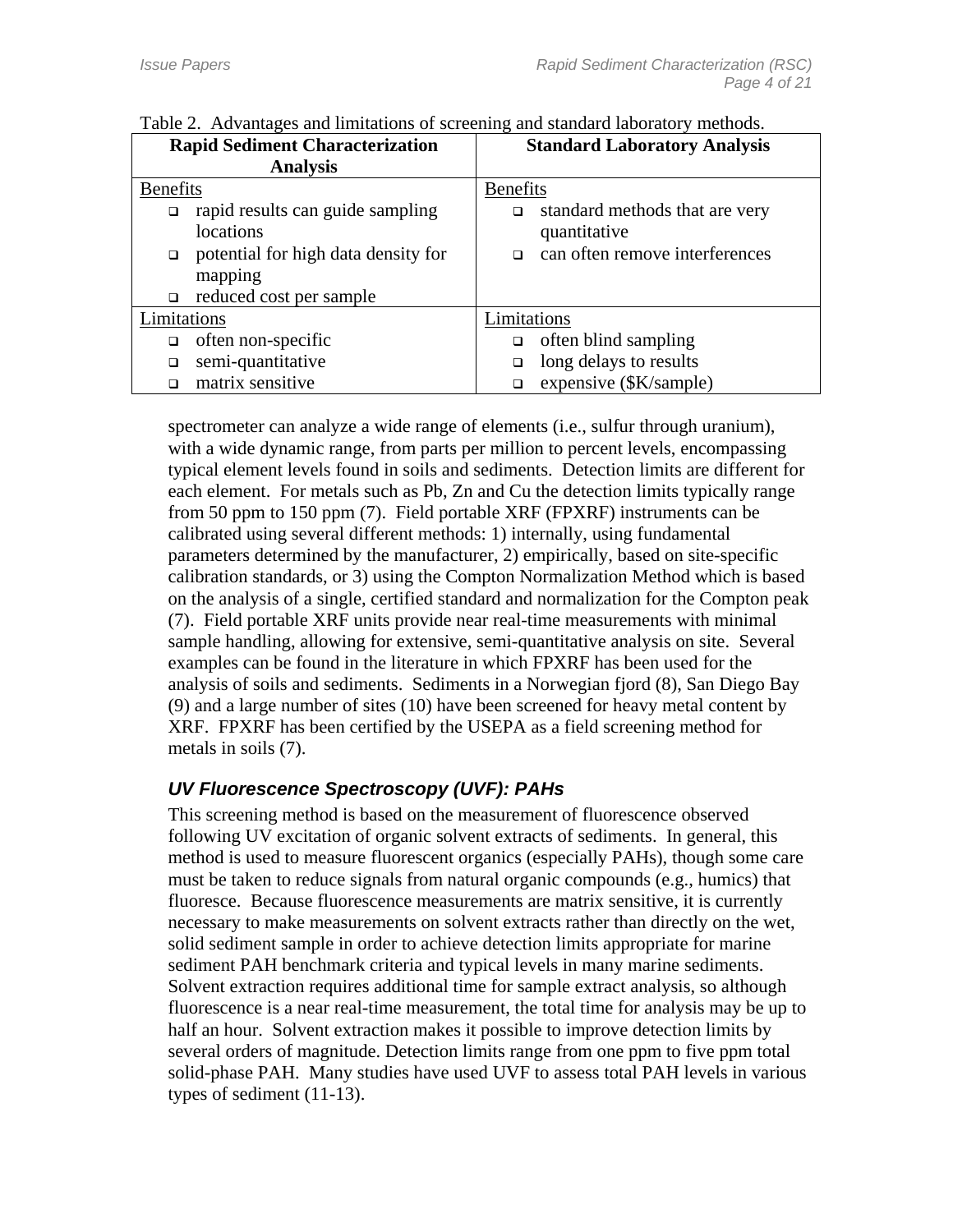## *Immunoassays: PCBs, PAHs, Pesticides*

An immunoassay is a technique for detecting and measuring a target compound through use of an antibody that binds only to that substance. Quantitation is generally performed by monitoring solution color changes with a spectrophotometer. The technology can be used to measure concentrations of a variety of organic contaminants including PCBs, PAHs and organic pesticides. Detection limits range from hundreds of ppb to low ppm levels (3,4).

#### *Laser Particle Scattering: Grain Size*

Laser Particle Scattering operates on the principle of small-angle (Rayleigh) laser scattering to obtain the size distribution of particles suspended in water. The smallangle intensity distribution of light scattered by particles suspended in water is recorded. This distribution, which is the sum of particle scattering, is inverted to obtain the particle concentration and size spectrum. Theoretically, the particle size range is  $0.1 \mu$  to 500  $\mu$ . Commercial instruments, such as the LISST (Laser In Situ Scattering Transmissometry) instruments are available for making both in situ measurements (submersible) as well as measurements of samples in the laboratory, on the manufacturing line, or in a small boat (14). The operating range (particle size range) of these instruments is typically 1.25  $\mu$  -250  $\mu$ . Grain size measurements are made because contaminants generally are associated with the fine-grained particles (15). This information can be useful in helping to delineate contaminated areas. Furthermore, grain size can be used to normalize other measurements and, at times, to predict when bioassays may encounter confounding factors.

#### *IR Moisture Analyzer: Moisture Content*

Moisture content measurements can be made quickly in the field or laboratory using commercial infrared drying instruments. Measurements are typically made by spreading a five gram sample of wet sediment on an aluminum sample dish, placing it in the analyzer, weighing it, initializing the drying procedure and then re-weighing it. Percent moisture is determined by the difference between wet weight and dry weight. Drying time is typically  $5 - 15$  minutes, depending upon moisture content. These results are used for conversion of data from wet weight to dry weight, for comparison with benchmarks and reference values, which are generally resolved in dry weight units. In some cases, percent moisture can be used as a proxy for grain size.

#### *QwikSed Bioassay*

The QwikLite and QwikSed Bioassays measure the inhibition of light emitted by marine bioluminescent dinoflagellates (e.g., *Gonyaulax polyedra)* exposed to a test solution (effluents, elutriates, or sediment pore waters). Any decrease in light output relative to controls suggests bioavailable contaminants or other stressors. The bioassays are capable of measuring a response within 24 hours of test setup and can be conducted for a standard four-day acute test or seven-day chronic test. QwikSed can be used to evaluate sediment toxicity. If the contaminated sediment is found to be toxic and requires cleanup, QwikSed can be used to assess the toxicity reduction. A "Standard Guide for Conducting Toxicity Tests with Bioluminescent Dinoflagellates" can be found in the1999 Annual Book of ASTM Standards (16).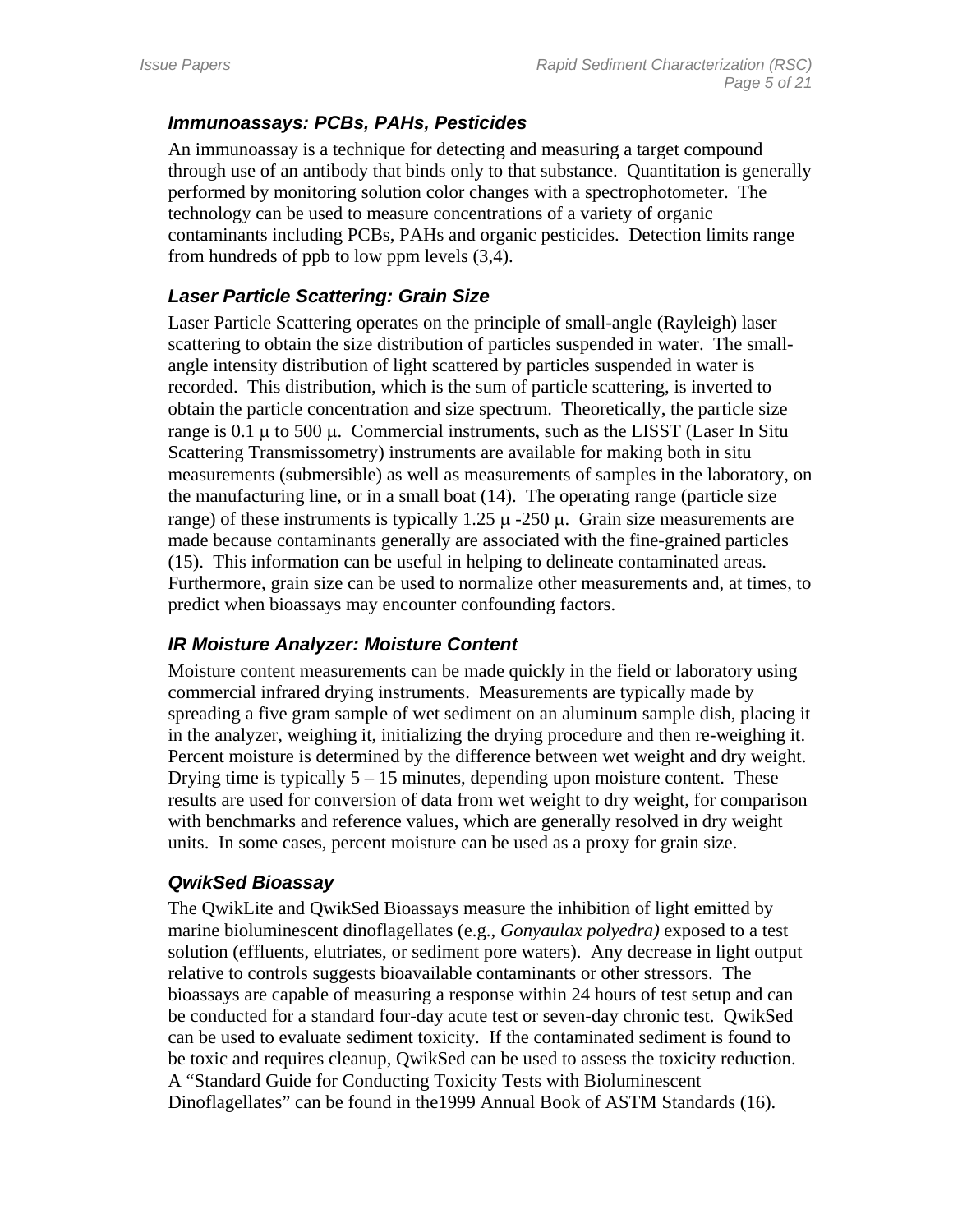### *Summary*

Implementation of rapid characterization tools in ecological risk assessments will improve sampling and reduce uncertainty at several steps of the RI/FS process without the enormous cost of traditional re-sampling efforts. Use of these tools moves the ERA process forward in the most time- and cost-effective manner with minimum uncertainty. Several examples are provided in the following section in order to illustrate the efficacy of using rapid characterization tools in ecological risk assessments.

# **Rapid Characterization Tools in the Ecological Risk Assessment Process**

#### *Tier 1: Screening Risk Assessment*

The goal of the Screening Risk Assessment (SRA) is to determine whether a complete exposure pathway is present between each chemical of interest and selected ecological receptors (Step 1) and to estimate risks for those chemicals for which Step 1 identifies complete pathways. Risks are estimated by comparing maximum chemical concentrations directly to media-based threshold values, or by modeling chemical doses to ecological receptors and then comparing the dose estimates to threshold dose values (Step 2). Potentially unacceptable risks are indicated for those chemicals that have environmental concentrations or doses that exceed threshold values. These chemicals are termed contaminants of potential ecological concern (COPECs). The Tier 1 assessment should employ existing data, and *should not* require additional data collection. Because the SRA is conducted using existing data, overall costs should be low. Costs are related primarily to collection of existing data, a site visit, identification of threshold values, dose modeling and report preparation. Completion of the SRA should be relatively quick (e.g., no more than 2-3 months) (1).

Existing site data, however, do not always exist. If data are lacking, rapid characterization can map the extent of contamination in order to guide sampling for full COPEC analysis. The following example illustrates how the FPXRF was used to identify metals-contaminated hotspots at a Navy shipyard. Near real-time measurements were made on wet sediment samples on board a research vessel as the samples were being collected. Over the course of one day, 25 samples along 5 transects were collected and analyzed. The resulting data were plotted using a 3-D graphing program to delineate hotspot regions. The rapid characterization by FPXRF delineated the extent of contamination and suggested that the concentrations of both Cu and Zn increased towards the inboard regions of the pier area (Figure 1). By using FPXRF to quickly map the area under investigation, subsequent sampling for full COPEC analysis was more focused.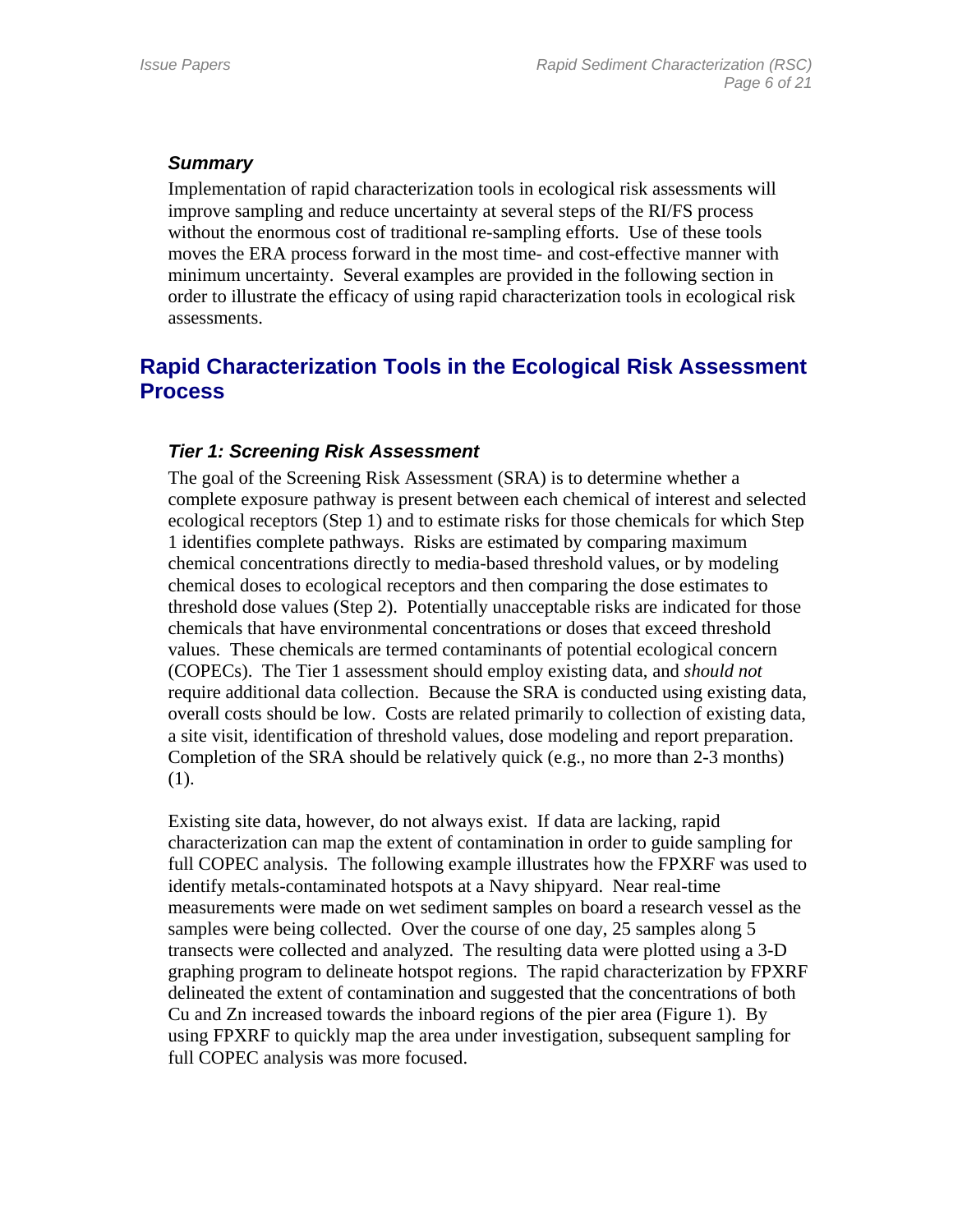

**Figure 1. Tier 1 (Step 2): rapid sediment characterization of copper and zinc in sediments by FPXRF, in mg/kg (wet).** 

## *Tier 2: Baseline Ecological Risk Assessment*

Tier 2 is referred to as the Baseline Ecological Risk Assessment (BERA), which is typically the most extensive activity within the ERA process, both in terms of data collection and analysis, cost, and effort. Tier 2 has two sets of objectives, the first dealing with risk management and decision-making, and the second with focusing efforts and identifying assessment objectives to avoid multiple iterations of the BERA. The Tier 2 BERA is much more site-specific and technically rigorous and much less conservative than is the Tier 1 SRA, and follows a five-step process to evaluate ecological risks and to determine whether site remediation is warranted from an ecological perspective (1). There are several steps within Tier II in which rapid characterization tools can play a critical role. Examples for Step 3a, Step 4 and Step 5 are provided.

Step 3a: Refinement of Exposure Assumptions

The Tier 2 BERA begins with a refinement of the conservative exposure assumptions employed in the Tier 1 SRA and a recalculation of the Tier 1 risk estimates (Step 3a). In addition to the refinement of conservative assumptions, this re-evaluation may include considerations of background chemical concentrations, sample detection frequency, contaminant bioavailability and realistic exposure scenarios (1). Rapid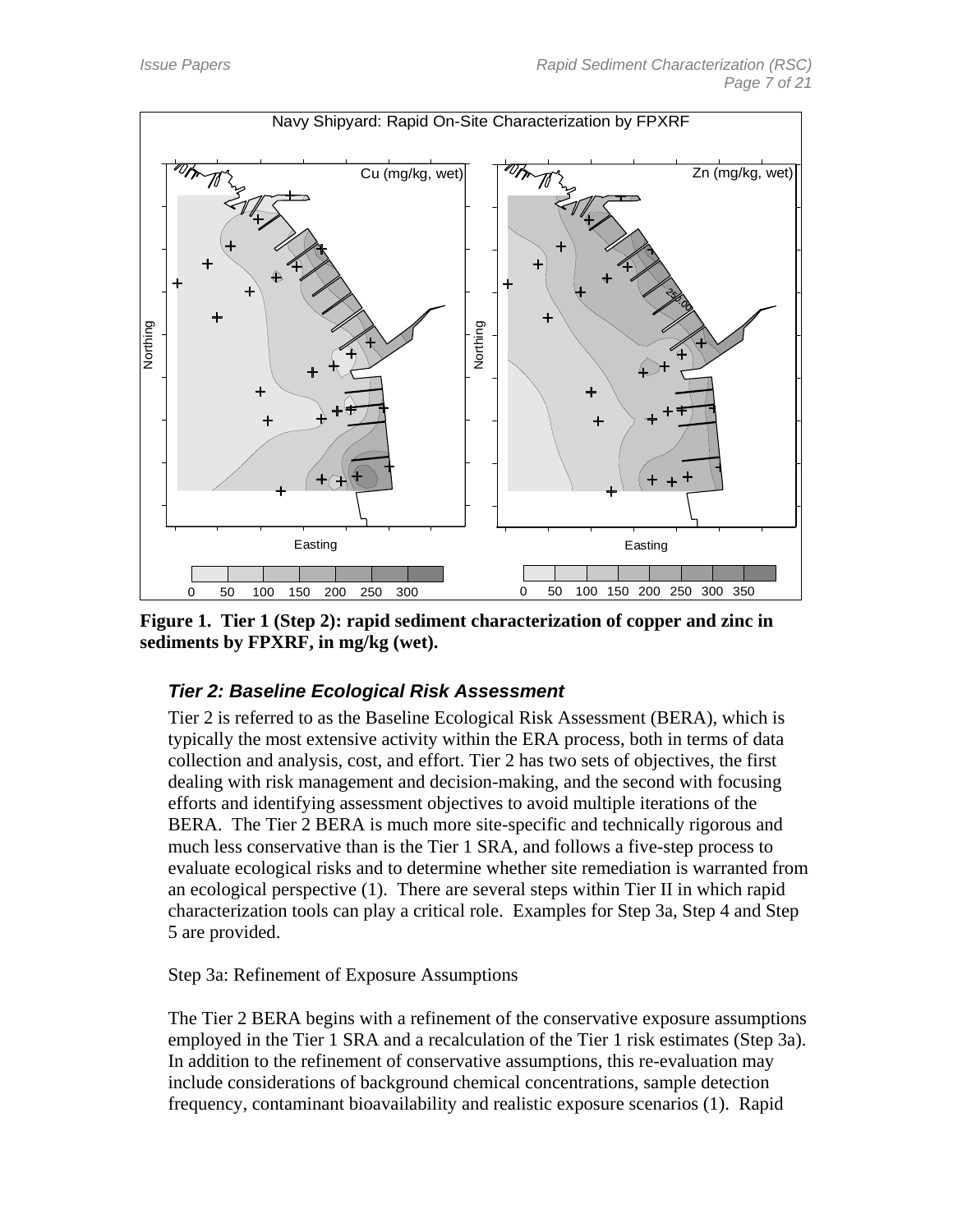characterization tools can aid in this step by generating high-density contours of contaminants or toxicity. In doing so, random hits are de-emphasized, unique sources are flagged and background levels or trends are characterized.

In the following example, concern at the site was raised due to evidence of high levels of polycyclic aromatic hydrocarbons (PAHs). The results obtained from a few historical samples (e.g., location denoted by star in Figure 2), drove discussions about the necessity for further delineate the extent of PAH contamination at the site. A RSC approach was chosen to further delineating the extent of contamination. Based on anecdotal information about the site (e.g., presence of creosote-pier pilings along quaywall) and the results from the historical samples, sampling transects extending from the quaywall to beyond the ends of the piers were established around inactive ships docked at site. One day of higher density rapid screening analysis using UVF suggested that PAHs in the sediments were associated with pier pilings along the quaywall (Figure 2). Based on the field screening results, a selection (30%) of samples underwent laboratory analysis that confirmed creosote impact. The resulting information suggested that the area could be divided into two discrete strata, each having a different exposure based on bulk PAH concentrations. Average PAH concentration for each stratum could be determined by combining screening and laboratory values (5). This provides a cost-effective method for refining exposure assumptions based on a more complete sampling of the area.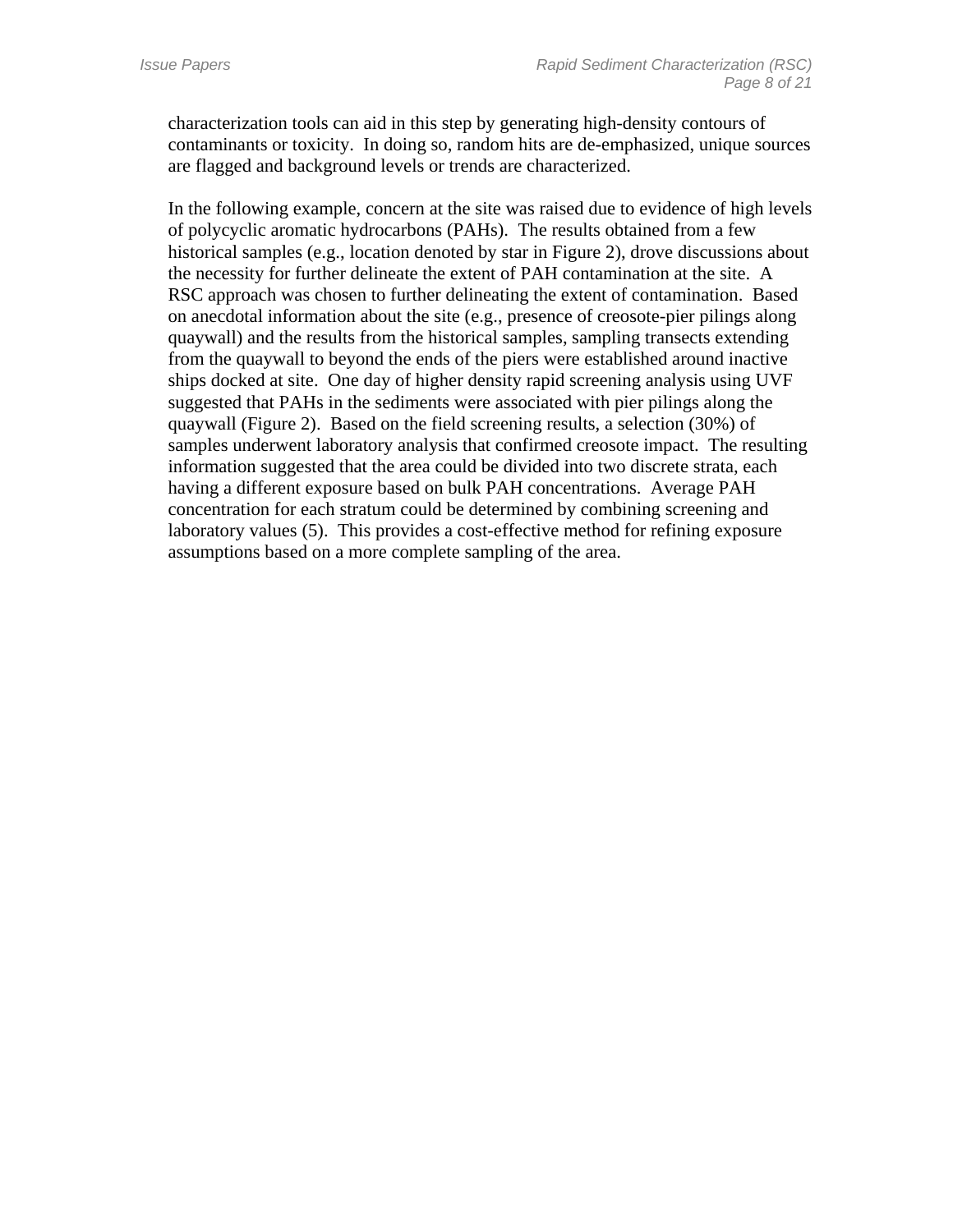

**Figure 2 Tier 2 (Step 3a): rapid sediment characterization of total PAHs by UVF, in mg/kg (dry).** 

## Step 4: Study Design and DQO Process

The primary goal of any sampling plan is to obtain data that have a high probability of reducing uncertainty. Rapid characterization, when used to guide sampling for regulatory analysis, allows for low-density sampling of homogeneous sites and focuses higher density sampling to regions of heterogeneity, gradients or interfaces.

In the following two examples, multiple sensors were deployed in two regions (Region I and Region II) of a Naval Complex over the course of two weeks. During the first week, sediment samples were collected and analyzed on site from Region 1. Measurements were made for metals, PAHs, toxicity, grain size (% fines) and % moisture. As results were generated, the data were compiled into contour plots to help guide the subsequent sampling. A final review of all data indicated that the area surveyed in Region I was fairly homogeneous in terms of sediment geochemistry. The sediment was predominantly fine-grained  $(< 63 \mu)$ , the level of contaminants ranged from low (e.g., Zn) to non-detect (e.g., PAHs, Pb) and no toxicity was observed (Figure 3). Such information produced from a rapid survey at this site or other sites could focus the regulatory sampling and analysis plan. In this case, the site is homogeneous, therefore fewer, wellpositioned samples could be taken, reducing assessment time and cost.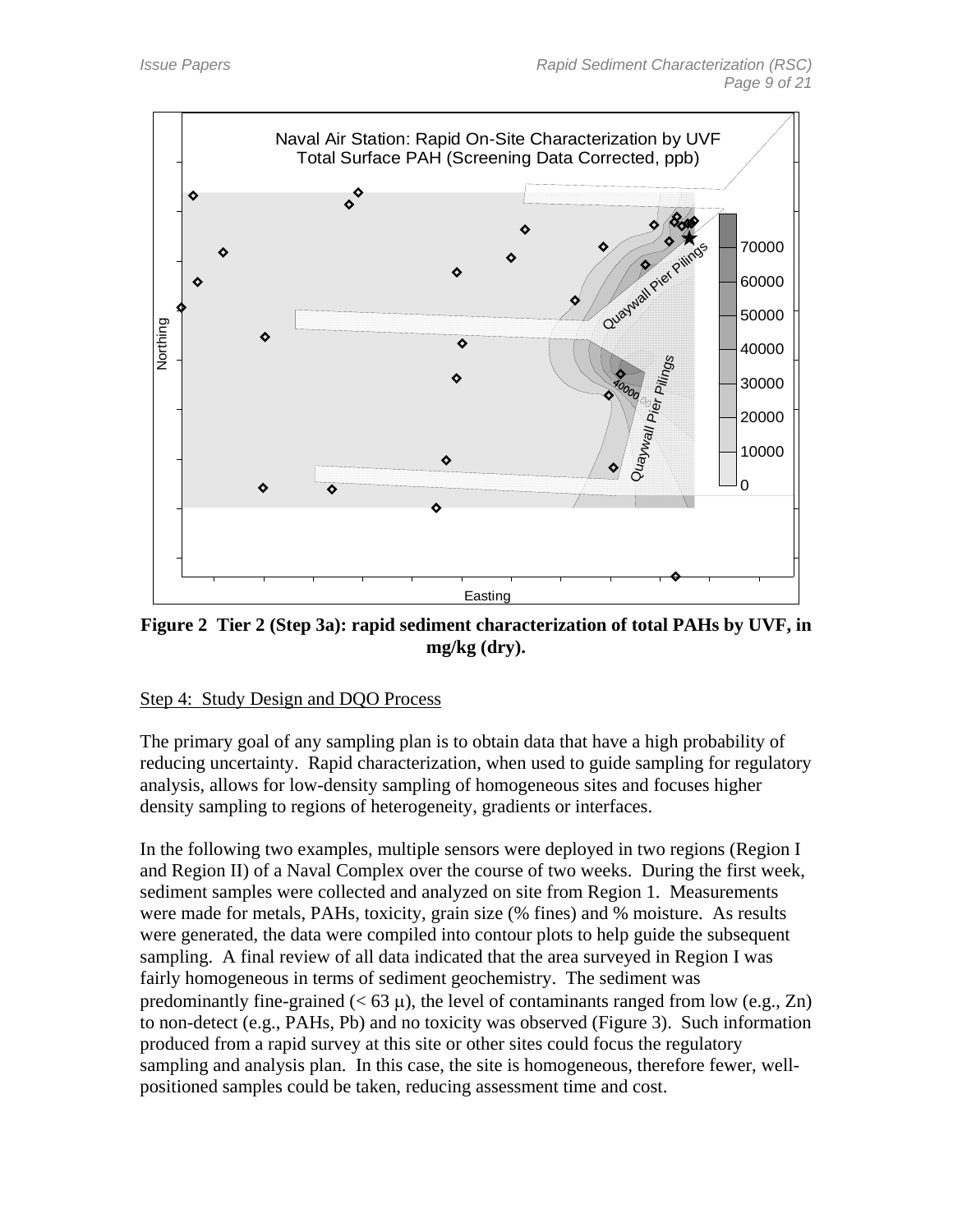

**Figure 3. Tier 2 (Step 4): rapid sediment characterization results using a suite of tools illustrate homogeneity at the site (Region I).** 

During the second week of deployment, Region II was surveyed using the same rapid characterization tools with the exception of the LISST. Percent moisture measurements were made as a proxy for grain size. This region was quite different from Region I in terms of use and sediment geochemistry. As can be seen from the resulting contour plots (Figure 4), contaminant levels were quite elevated when compared to those in Region I. The distributions were fairly heterogeneous and different sources were indicated. PAHs appeared to be associated with the inboard region, along the piers and quay wall, which were creosote-coated. Many metals did not co-associate with each other or with PAHs. Toxic effects were also observed at this site. From these results, it appears that the sediment is predominantly fine-grained, an observation which was confirmed by subsequent analyses. Information obtained from rapid characterization of Region II illustrates the heterogeneity of contaminant distribution at the site and suggests that higher density sampling should be carried out to insure adequate coverage and to reduce uncertainty.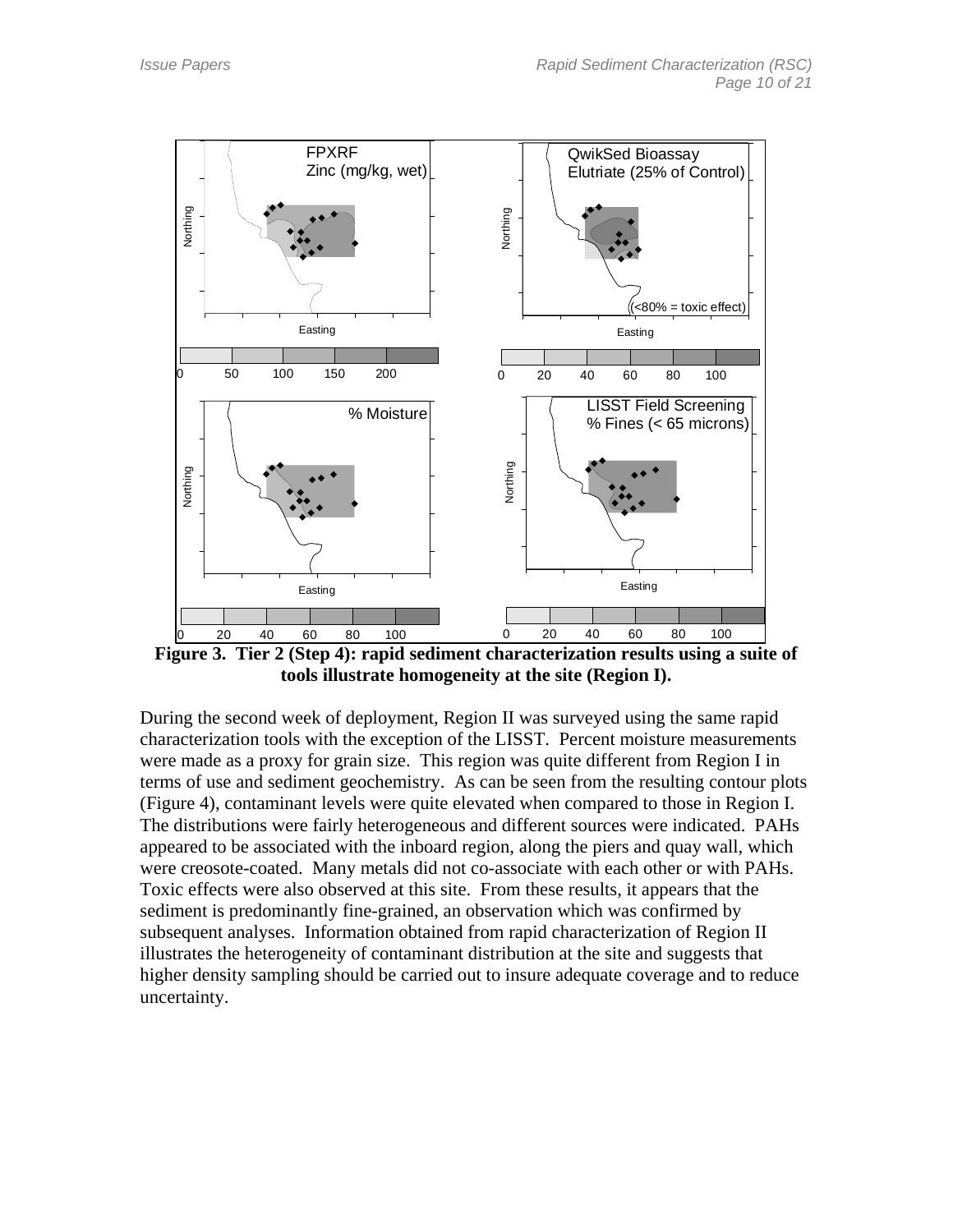

**Figure 4. Tier 2 (Step 4): rapid sediment characterization results using a suite of tools illustrate heterogeneity at the site (Region II)** 

#### Step 5: Verification of Field Sampling Design

Steps 3b – 5 represent the most important aspects of the Tier 2 BERA process, namely project planning and study design and verification (Step 5). These are the steps that serve to focus the scope and magnitude of the BERA. Specifically, these steps identify (and provide the rationale for) the endpoints to be evaluated, the laboratory and field methods to be employed, the statistical analyses to be used for evaluating data, and the methods to be used for estimating and characterizing the ecological risks. By doing so, the intent of these steps is to 1) ensure that the assessment focuses on the important ecological concerns for the site; 2) ensure that the data truly necessary to make a risk management decision are collected; and 3) avoid the collection of data that are not necessary for making a risk management decision for the site in question (1).

The following example illustrates the effectiveness of using RSC to verify the sampling plan designed during Step 4. At this site, concern was voiced by both the RPMs and regulators that the extent of contamination of the COPEC (copper slag) had not been adequately delineated, and that the sampling plan developed using the historic data would not accurately delineate the extent of contamination. Therefore, the XRF was used to provide low cost, high-density data to verify the sampling design prior to proceeding with Step 6 (Site Investigation and Analysis). Figure 5a shows the historic sampling positions and Figure 5b shows the locations of the additional samples that were taken for XRF analysis (Step 5). In this case, the need for near real-time measurements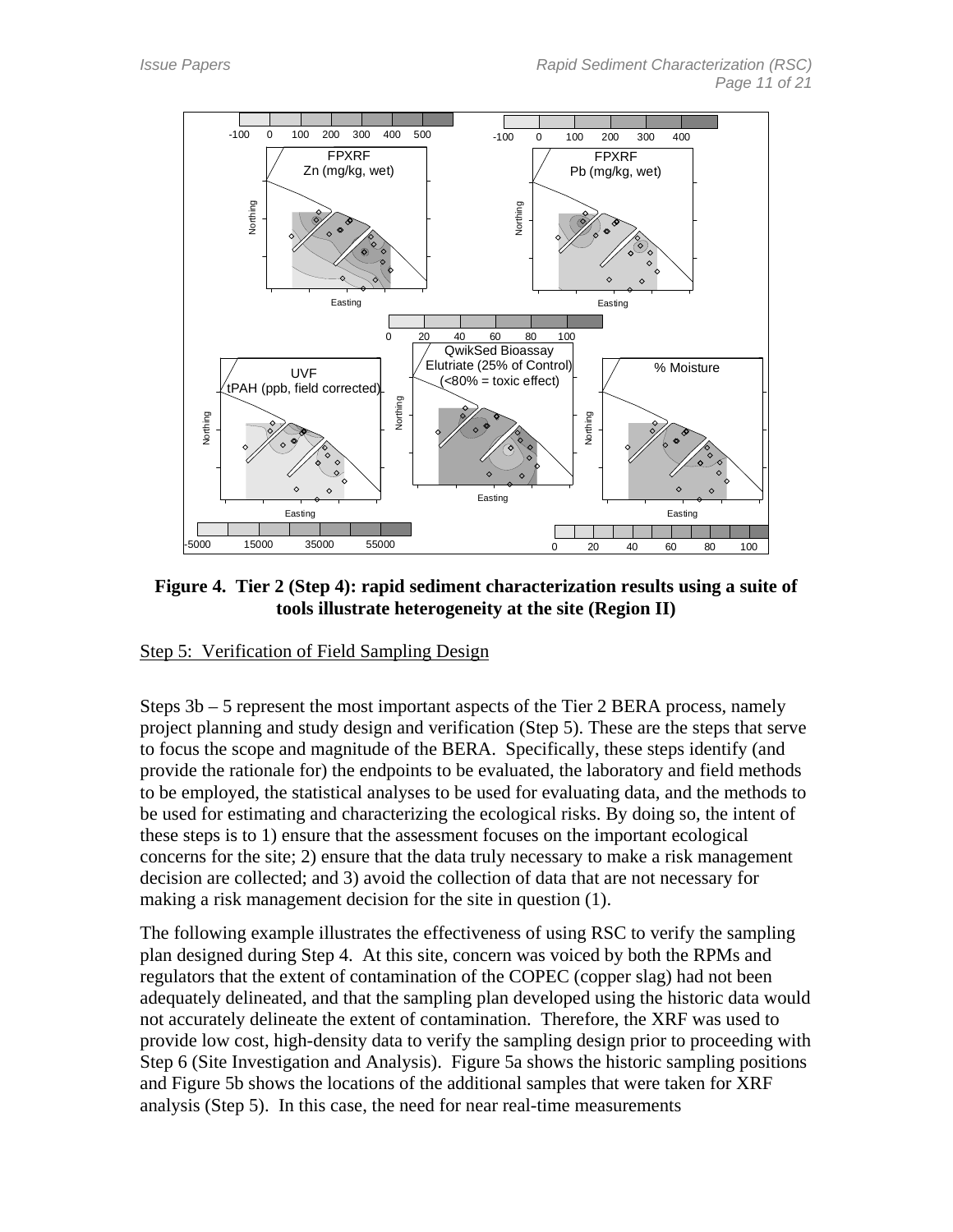

**Figure 5a. Tier II (Step 5): sample locations from historic sampling.**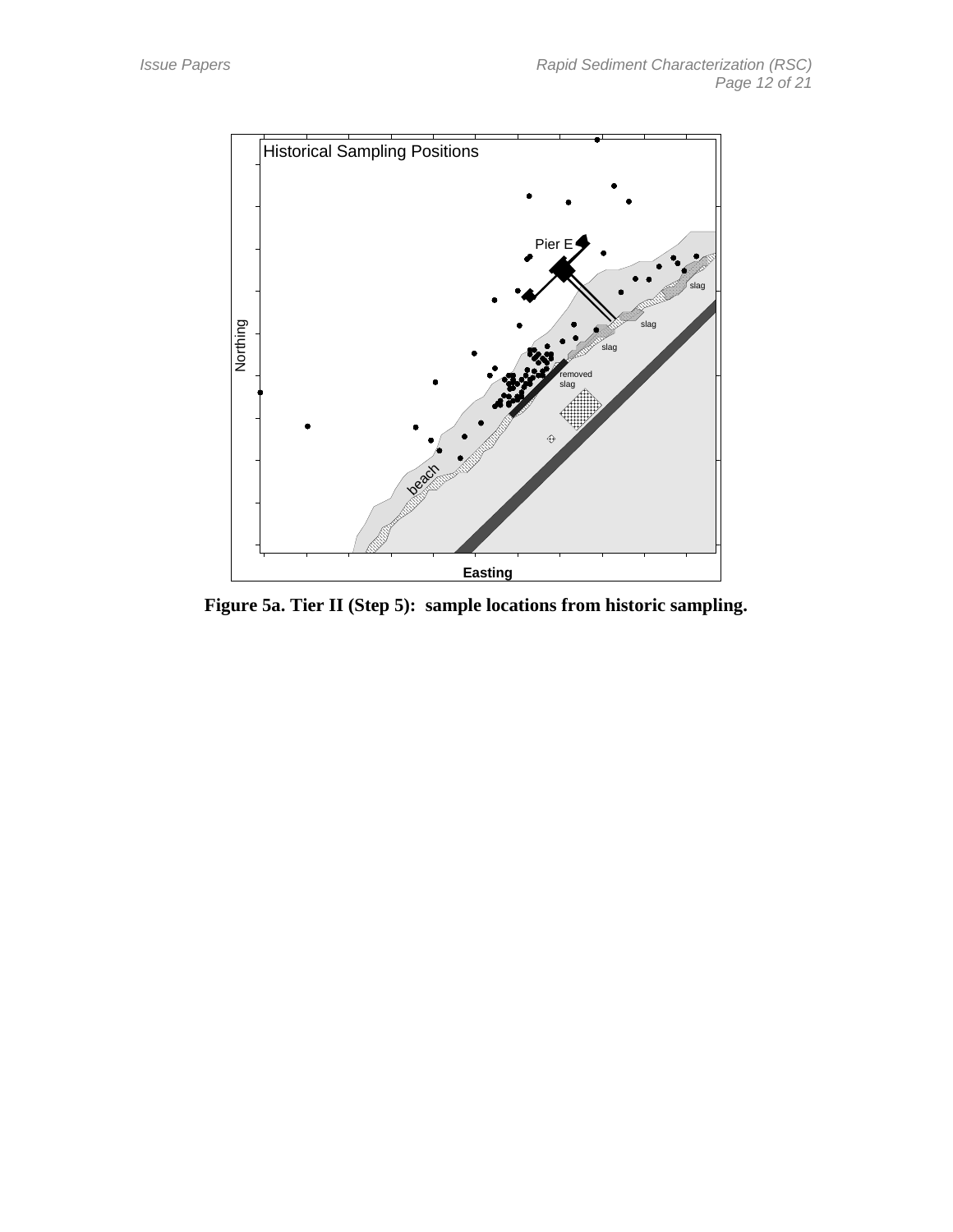

**Figure 5b. Tier II (Step 5): sample locations for rapid characterization by XRF.** 

was not as important as the need for precise and accurate measurements of Cu in the sediment samples. Therefore, samples were not analyzed on-site. They were returned to the laboratory after collection for processing and analysis. Because of concern that XRF analysis of these samples would be adversely affected by the extremely heterogeneous nature of the sediment (chunks of copper slag in the sediment) the samples were dried overnight in an oven at 60  $\degree$ C and ground by mortar and pestle prior to analysis. The entire process, including sample preparation, sample analysis and report writing, was completed within one week. Figure 6a shows the historic copper data contoured. Elevated levels of copper were identified primarily along the beach. The XRF results for copper were contoured to delineate any potential areas of concern that had not been previously identified (Figure 6b). The contour plot of XRF data identified only one region of elevated copper levels that exceeded the benchmarks (biological effects criteria). The XRF results were similar to results obtained from historic samples. Finally, the historic data were pooled together with the XRF data to provide a complete picture of the site (Figure 6c). The areas of concern were concentrated on the beach, as suspected. The addition of XRF data indicated that the copper slag had not migrated from on shore into the near shore environment. The results were presented to the project manager and regulators for review. The XRF results eliminated any uncertainty regarding the sampling plan and allowed the assessment to move forward without delay.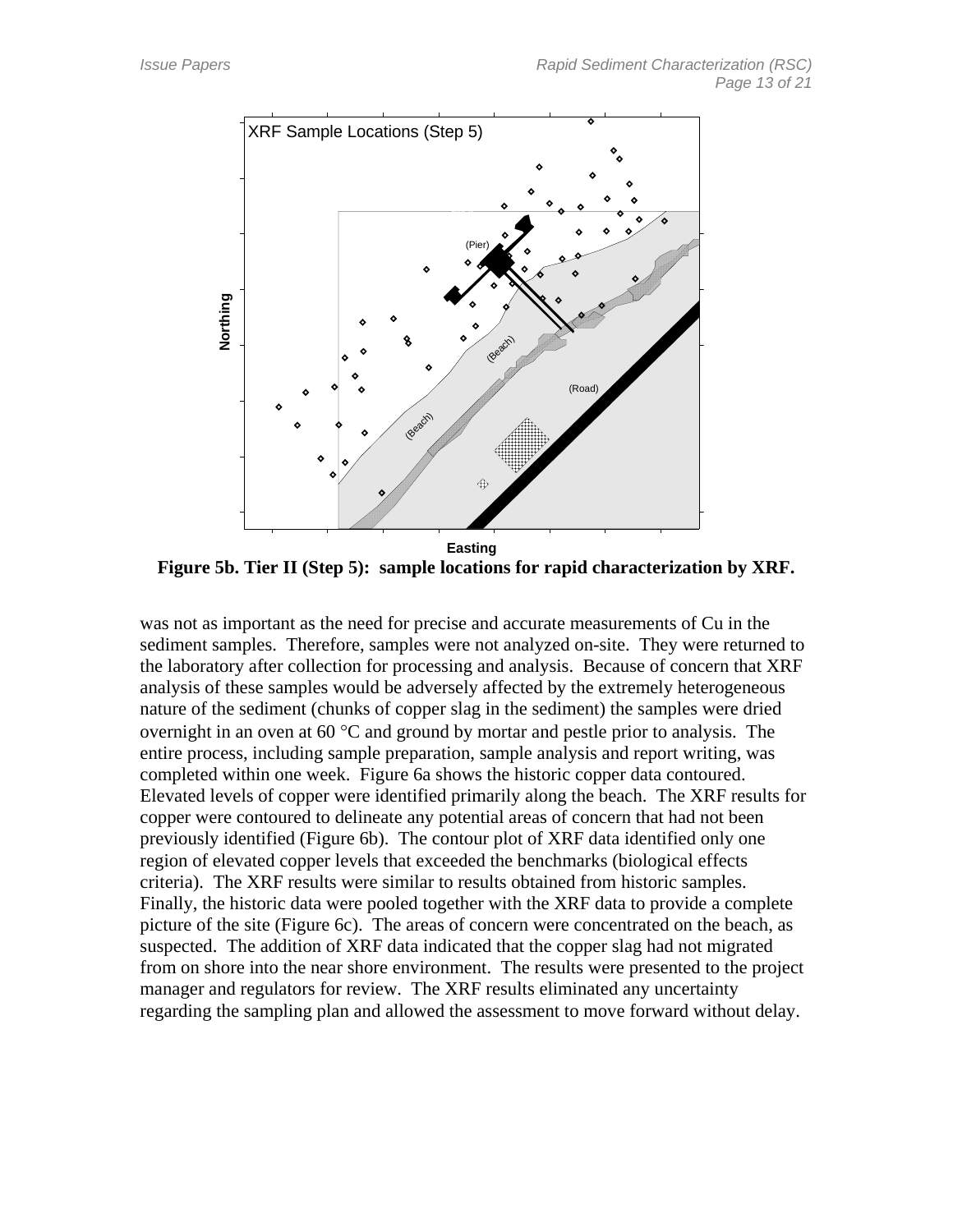

**Figure 6a. Tier II (Step 5): copper results (mg/kg) from historic samples reveal contamination is primarily confined to beach area.**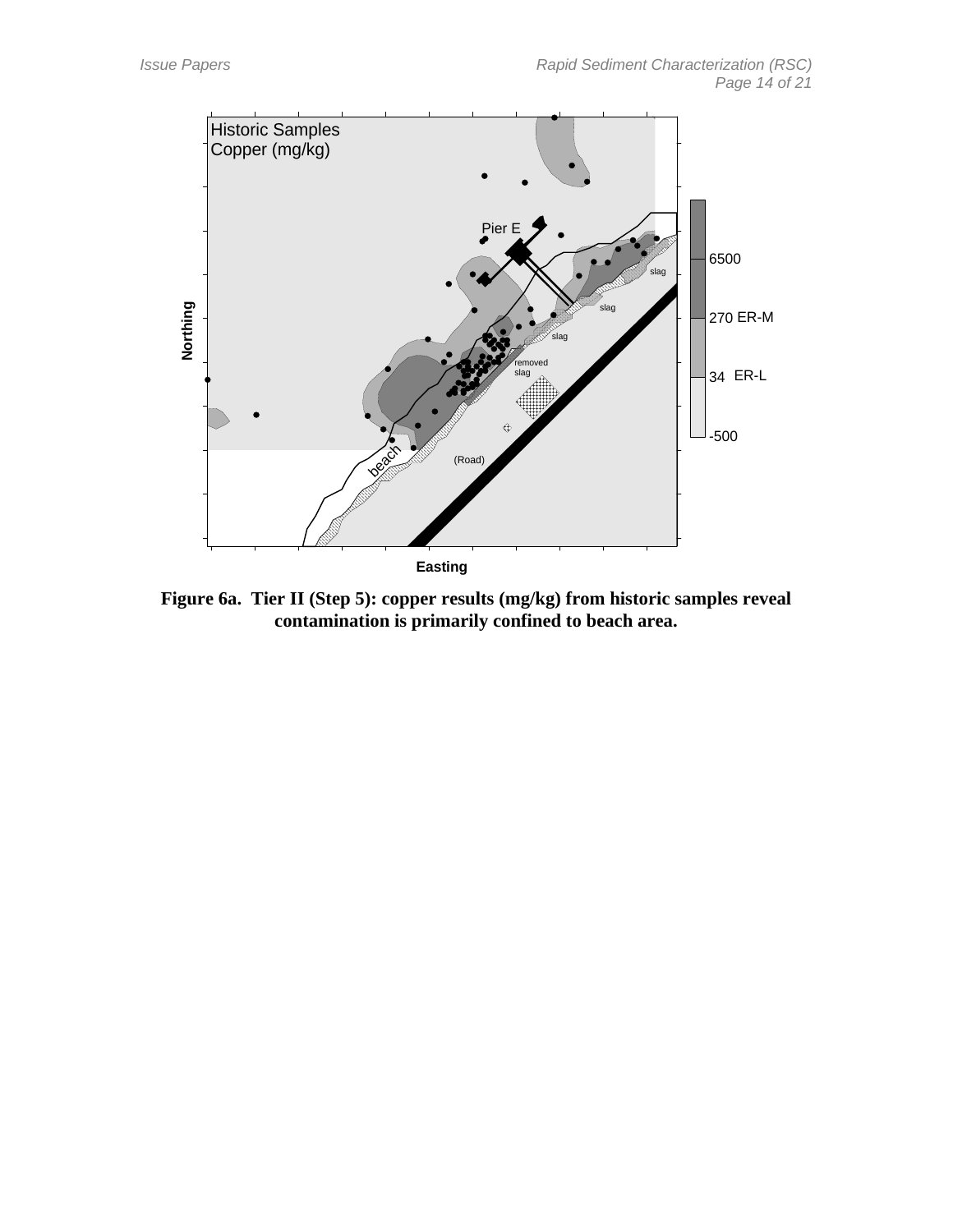

**Figure 6b. Tier II (Step 5): copper results (mg/kg) from samples collected for rapid characterization by XRF to verify sampling design. Beach area sampled shows elevated copper levels while near-shore area appears to be less contaminated.**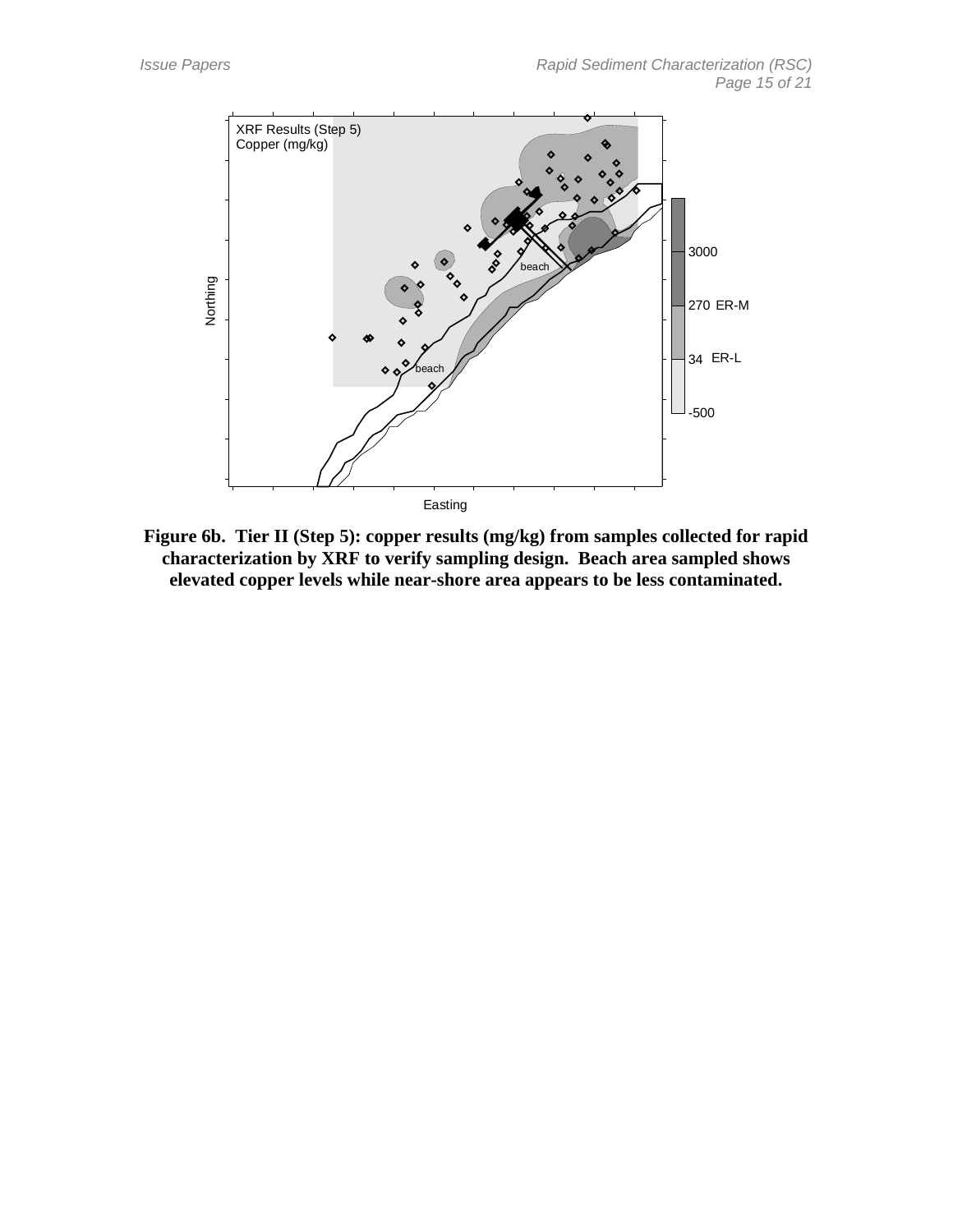

**Figure 6c. Tier II (Step 5): results from all copper measurements plotted together. Additional XRF measurements confirm extent of contamination; copper slag had not migrated from beach area into near-shore area.** 

## *Tier 3: Evaluation of Remedial Alternatives*

The purpose of Tier 3 is to ensure that remedial alternatives are adequately evaluated from an ecological perspective, so that the outcome of the remediation is not more detrimental to the environmental than if the site had not been remediated (1). Rapid characterization tools can play a role in this tier as well. If a remedial option is selected, costs are critically dependant on volumes or areas to be managed. Rapid characterization can be used to map out areas or volumes at higher density than were used for the assessment. Rapid characterization can also be used to verify the efficacy or completeness of a remedial option such as containment, capping or removal of impacted sediments and to monitor the long-term efficacy and impact of management strategies.

# **Cost Benefit Comparison: Example**

An example of integrating rapid sediment characterization tools into the assessment process is provided in Table 3. In this example, in order to adequately delineate the area of concern for metals and PAHs, 400 sampling positions were identified. By measuring samples from each station using two RSC tools (XRF and UVF), and selecting 25% of those samples for confirmatory laboratory analysis, the overall analytical cost could be reduced by approximately 50% as compared to the cost of analyzing all of the samples using standard analytical methods. The cost could also be reduced by taking fewer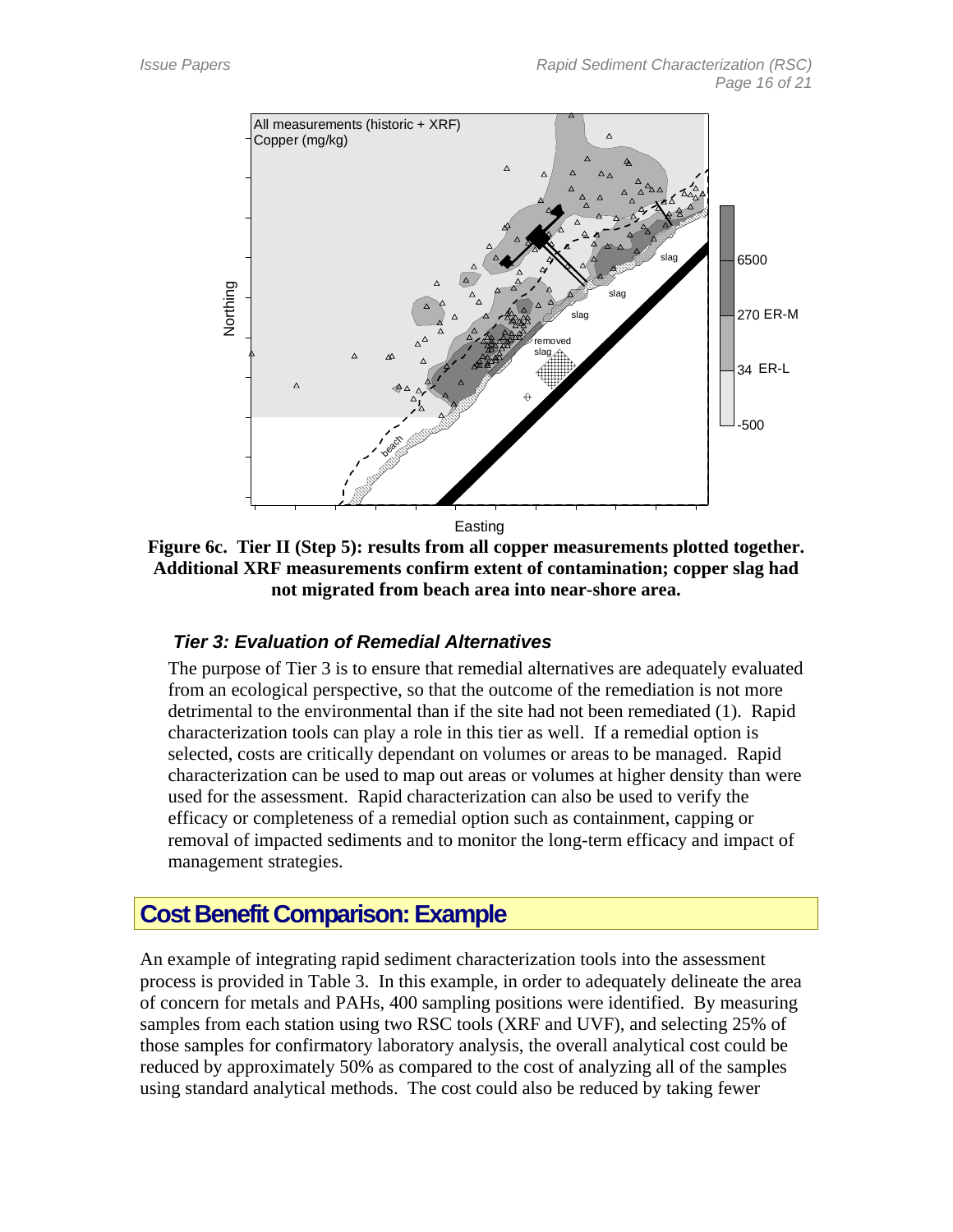samples for standard laboratory analyses, however adequate coverage/delineation of the site would be compromised. By using RSC tools with lab validation better delineation of a site could be accomplished in a cost- and time-effective manner.

| Analysis Method              | $RSC$ $Tool1$  | Standard Method <sup>2</sup> | <b>Total Cost</b> |
|------------------------------|----------------|------------------------------|-------------------|
|                              | (# of samples) | $(\# \text{ of samples})$    |                   |
| $XRF1$ (metals)              | $n = 400$      | $n = 100$                    | \$71K             |
| $(\$90/sample)$              |                |                              |                   |
| (40 samples per day)         |                |                              |                   |
| $ICP/MS2$ (metals)           | $n = 0$        | $n = 400$                    | \$140K            |
| $(\$350/sample)$             |                |                              |                   |
| $(30 - 90)$ days turnaround) |                |                              |                   |
| UVF <sup>1</sup> (PAHs)      | $n = 400$      | $n = 100$                    | <b>\$80K</b>      |
| $(\$100/sample)$             |                |                              |                   |
| $(20 - 30$ samples per day)  |                |                              |                   |
| GCMS <sup>2</sup> (PAHs)     | $n = 0$        | $n = 400$                    | \$160K            |
| $(\$400 - 550/sample)$       |                |                              |                   |
| $(30 - 90$ days turnaround)  |                |                              |                   |
| <b>Total Cost</b>            |                |                              | \$151K            |
| $(RSC + Lab validation)$     |                |                              |                   |
| <b>Total Cost</b>            |                |                              | \$300K            |
| (Laboratory Only)            |                |                              |                   |

| Table 3. Cost benefit comparison for 400 samples. |  |  |
|---------------------------------------------------|--|--|
|                                                   |  |  |

## **Recommendations**

A few recommendations are provided below for consideration in the selection and application of RSC tools to the ERA process.

# **Determine Which Tools are Appropriate**

In order to determine if RSC tools are appropriate to define the nature and extent of contamination at a given site, site-specific project goals and parameters as defined by the Data Quality Objective (DQO) Process must be considered. It is critical to assure that the contaminants or criteria that are deemed to be decision drivers are detectable with the RSC tools that are available. In most cases, even if screening tools are not available for all the contaminants of concern, the tendency for classes of contaminants to co-associate allows for use of those parameters which are more easily measured to act as proxies for a suite of contaminants, to guide sampling and to interpolate between samples where a full suite of analyses is undertaken. In all cases, RSC technologies should be supplemented with a subset of samples for which thorough, traditional, standard laboratory analyses are carried out.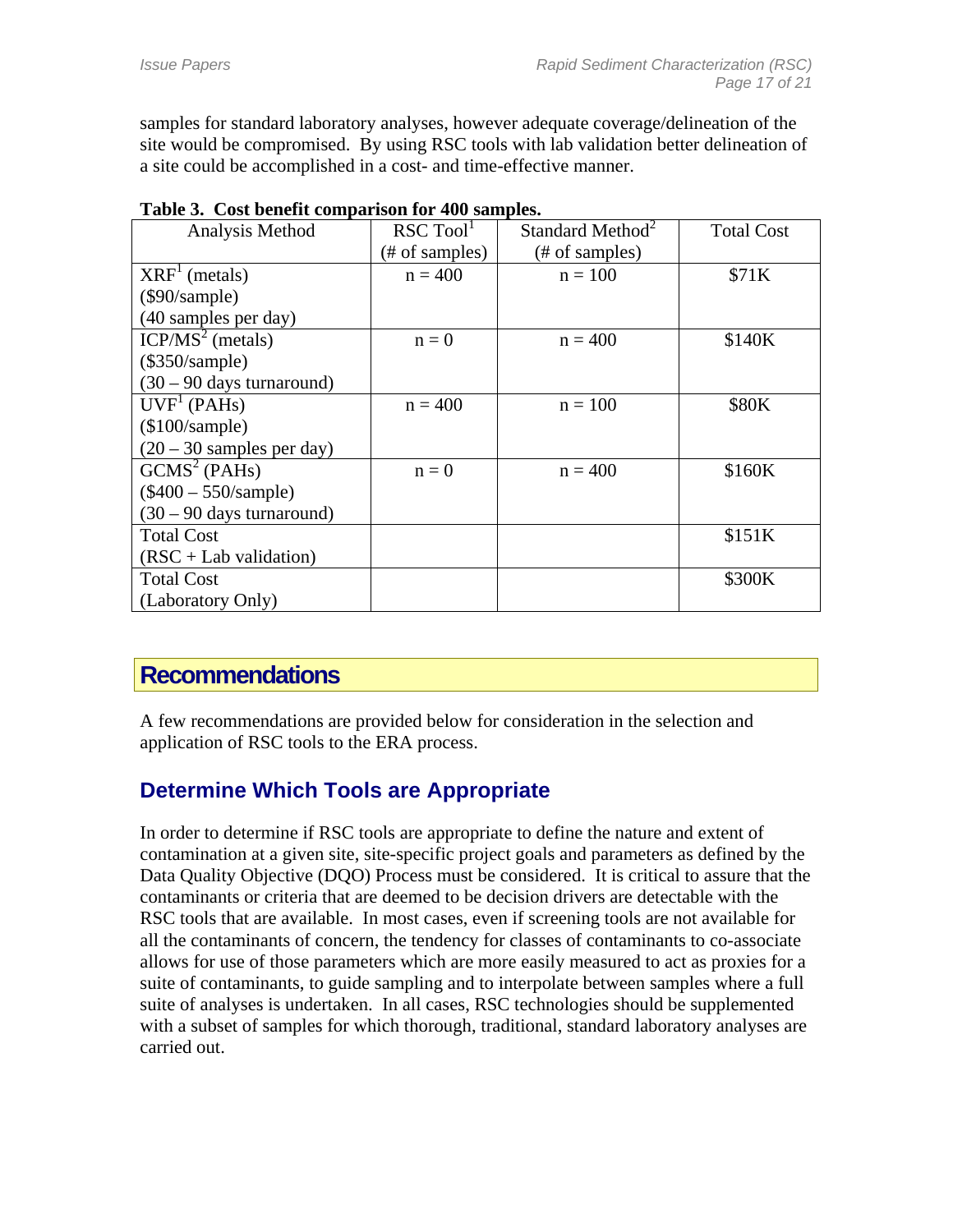# **Data Quality**

As with any method or technology, certain limitations exist. The primary limitations to RSC technologies are that they are often 1) non-specific, 2) semi-quantitative and 3) matrix sensitive. Because of these limitations, the data produced by RSC tools/methods are not necessarily equivalent to those generated by standard methods. Data are typically classified as either "screening data with definitive confirmation" or "definitive data" (17). Screening data are those data generated by rapid, less precise methods of analysis with less rigorous sample preparation such as those produced using RSC methods, whereas, definitive data are generated using rigorous analytical methods, such as the approved EPA reference methods. Definitive data are analyte-specific, with confirmation of analyte identity and concentration (17). Depending on the data quality requirements established during the DQO Process, a well-designed RSC protocol, paired with laboratory validation, will be able to provide data which can be of sufficient quality and great value to the risk assessment.

## **Documentation and Reporting of Data**

Documentation and reporting is a very controversial subject in environmental analytical chemistry, because it affects how data are received and perceived by the user and often the public (18). The advent of database and GIS tools for the presentation and processing of environmental data allows for an unprecedented level of data manipulation and interpretation not just by data generators but also other users, regulators and stakeholders. While this ability has many benefits, there are potential dangers as well, particularly when data from many sources are combined. Results can be misleading if non-equivalent data are combined together without careful intercalibration.

A few different approaches to the documentation and reporting of data can be used to avoid such problems when reporting results, particularly those from RSC methods. The first is to always flag numbers generated by a non-standard method in spreadsheets and data reports, and to include text, references or qualifiers that address any potential offsets from standard analyses. This has the advantage that all data are available to regulators and stakeholders, but information necessary for proper interpretation is also provided. A second approach is to carry out site-specific calibration of RSC analyses and to report only corrected, calibrated data. This has the advantage of providing results that are more easily interpolated between or contoured with standard data. However, site-specific calibration requires a higher level of effort at a site (possibly more samples sent for laboratory analyses) and may reduce the cost-effectiveness and utility of using RSC tools in the ERA process. A third option, particularly for RSC analyses that generate only qualitative data (i.e*.*, data which identify the presence or absence of target analytes, but may have no relationship to true concentrations of the analytes) is to not report values. In such an approach, samples are either ranked (e.g., from highest to lowest levels) or ranges are reported (e.g., below detection limit, detected but not quantifiable, below action limit, above reference levels, etc.).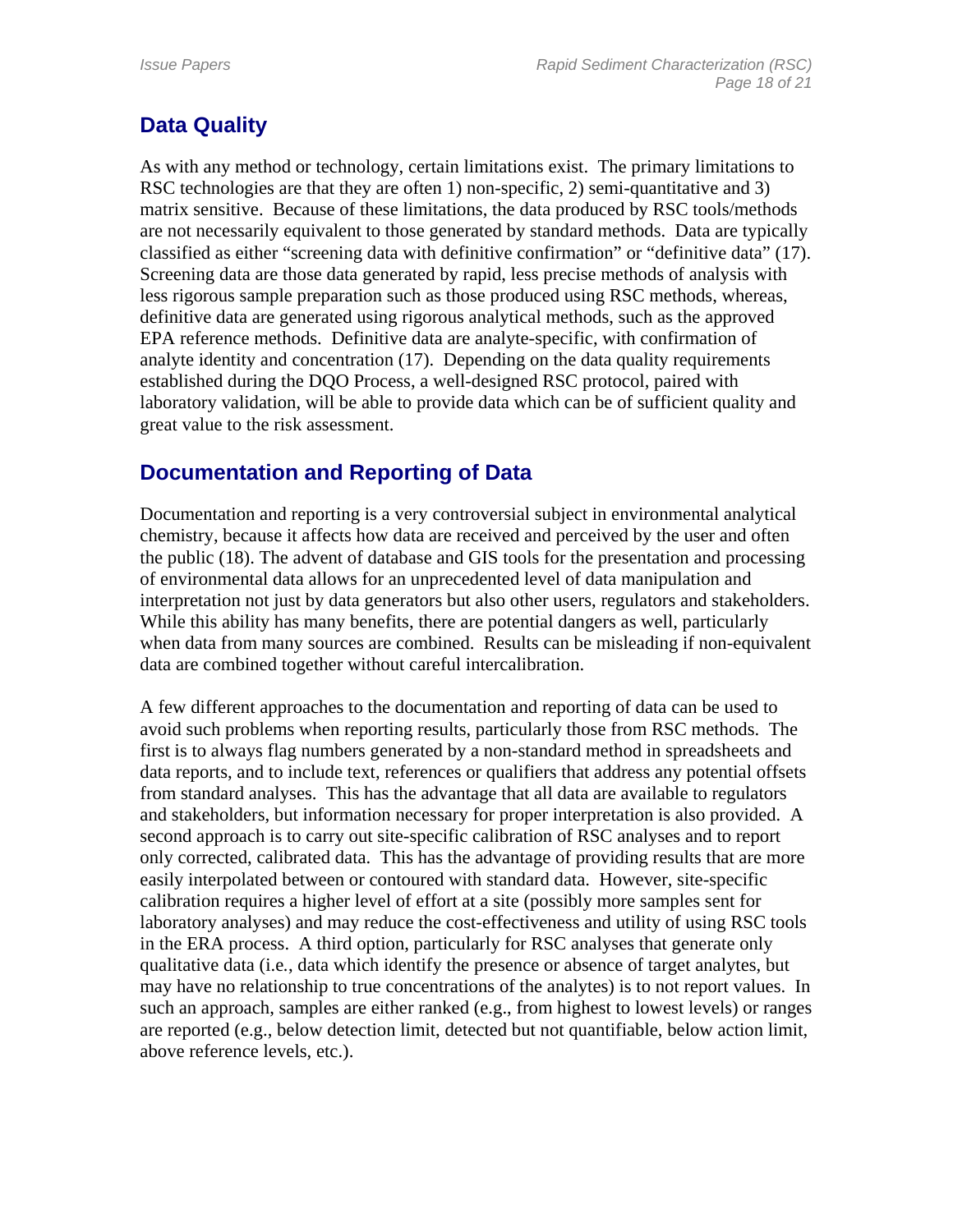# **Obtain Regulatory Acceptance Prior to Use**

A concern voiced by many potential users of RSC tools is that, since they are not subject to the same QA/QC protocols and rigors as are standard procedures, they will make the user vulnerable by not standing up to regulatory or legal scrutiny. While these concerns are not trivial, it is clear that there are a growing number of case studies in which RPMs, regulators and the user community have accepted RSC data as a critical, though not stand-alone, part of the analytical and decision making process. A number of case studies can be found in the recent literature (3, 4).

In any case, the intent to use RSC tools, and how the resulting data will be interpreted and managed, should be addressed up front with regulators and other stakeholders. Furthermore, it should be pointed out that RSC tools are only one part of the ERA process, which should always be balanced with and supplemented by standard, certified analyses. When used appropriately, RSC tools can streamline many aspects of the ERA process, delineating areas of concern, filling in information gaps and assuring that expensive, certified analyses have the highest possible impact.

## **Points of Contact**

For more information on these and related issues, please contact:

The Marine and Environmental Support Office MARINE ENVIRON SUPPORT OFC SPAWARSYSCEN D3621 53475 Strothe Rd Rm 258 San Diego, CA 92152-6326

## **Acronyms and Abbreviations**

| <b>BERA:</b>  | <b>Baseline Ecological Risk Assessment</b>         |
|---------------|----------------------------------------------------|
| COPEC:        | <b>Contaminant of Potential Ecological Concern</b> |
| $Cu$ :        | Copper                                             |
| DQO:          | Data Quality Objective                             |
| ERA:          | <b>Ecological Risk Assessment</b>                  |
| <b>ERTAT:</b> | Ecological Risk Technical Assistance Team          |
| <b>FPXRF:</b> | Field Portable X-ray Fluorescence Spectrometry     |
| FS:           | <b>Feasibility Study</b>                           |
| LISST:        | Laser In Situ Scattering and Transmissometry       |
| PAH:          | Polycyclic Aromatic Hydrocarbon                    |
| PCB:          | Polychlorinated Biphenyl                           |
| Ph:           | Lead                                               |
| PPB:          | Parts per Billion                                  |
| PPM:          | Parts Per Million                                  |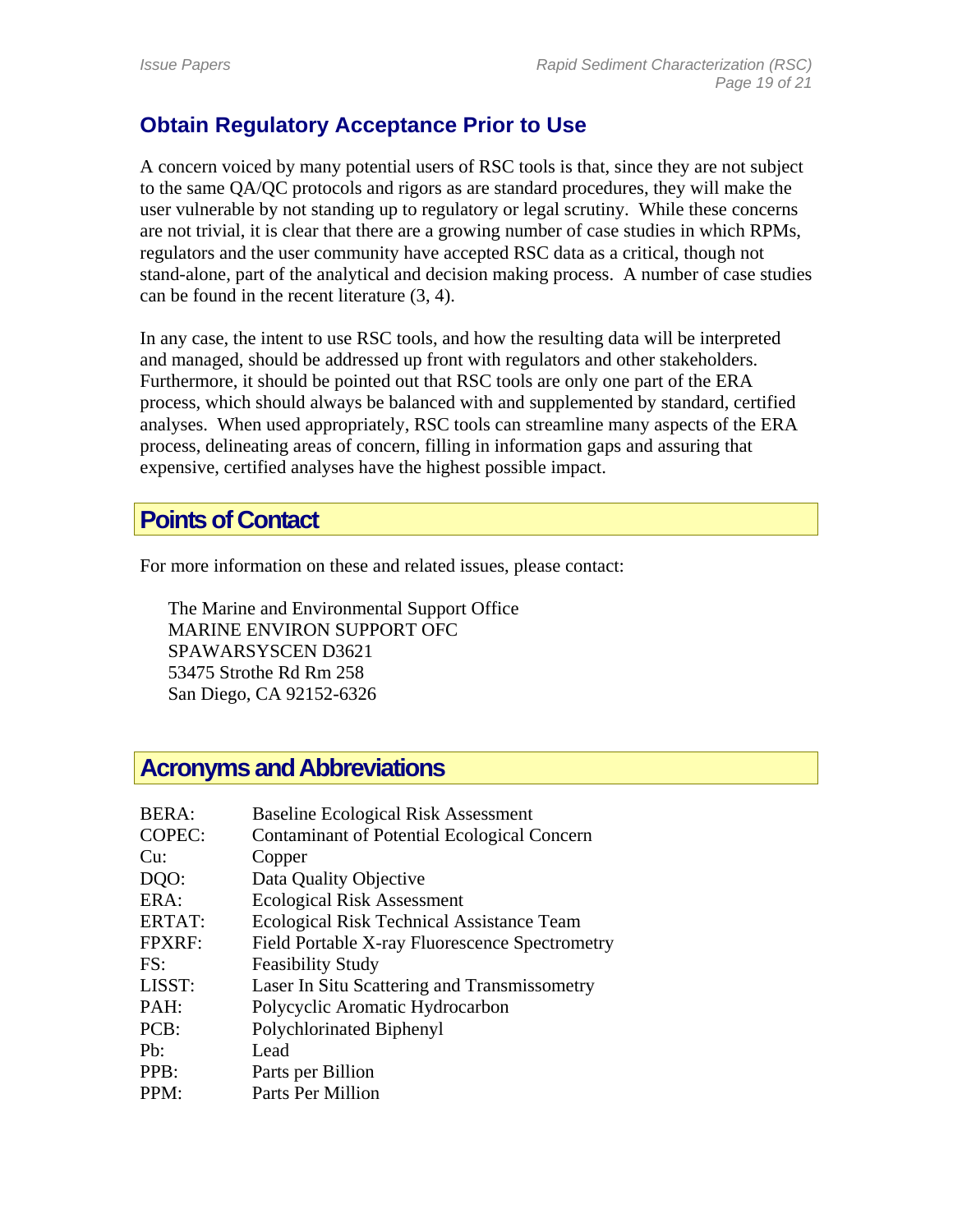| QA/QC:  | <b>Quality Assurance/Quality Control</b> |
|---------|------------------------------------------|
| RI/FS:  | Remedial Investigation/Feasibility Study |
| RPM:    | <b>Remedial Project Manager</b>          |
| RSC:    | Rapid sediment characterization          |
| SRA:    | <b>Screening Risk Assessment</b>         |
| $\mu$ : | Micron                                   |
| UVF:    | Ultra Violet Fluorescence Spectroscopy   |
| XRF:    | X-ray Fluorescence Spectrometry          |
|         |                                          |

# **Additional Resources**

## *XRF*

EPA Method 6200: http://www.epa.gov:80/epaoswer/hazwaste/test/6200.pdf

#### *QwikSed*

 ASTM Standard: http://www.astm.org/cgibin/SoftCart.exe/DATABASE.CART/PAGES/E1924.htm?L+mystore+rbmv5448

#### *Federal Regulatory Guidance Documents*

- Field Analytical Measurement Technologies, Applications and Selection: http://www.epa.gov/region09/qa/r9-qadocs.html
- Field Analytical and Site Characterization Technologies, Summary of Applications: http://www.epa.gov/swertio1/techdrct/td0198.htm

## *Field Analytical Technologies*

□ http://fate.clu-in.org/

## **References**

- 1. Chief of Naval Operations (CNO) Letter 5090 Ser N453E/9U595355 dated 05 April 1999; Navy Policy for Conducting Ecological Risk Assessments.
- 2. United States Environmental Protection Agency. (1997) Ecological Risk Assessment Guidance for Superfund: Process for Designing and Conducting Ecological Risk Assessments - Interim Final. EPA 540-R-97-006.
- 3. United States Environmental Protection Agency. (1997) Field Analytical Site Characterization Technologies, Summary of Applications, EPA-542-R-97-011.
- 4. California Military Environmental Coordination Committee (1996) "Field analytical measurement technologies, applications and selection," April.